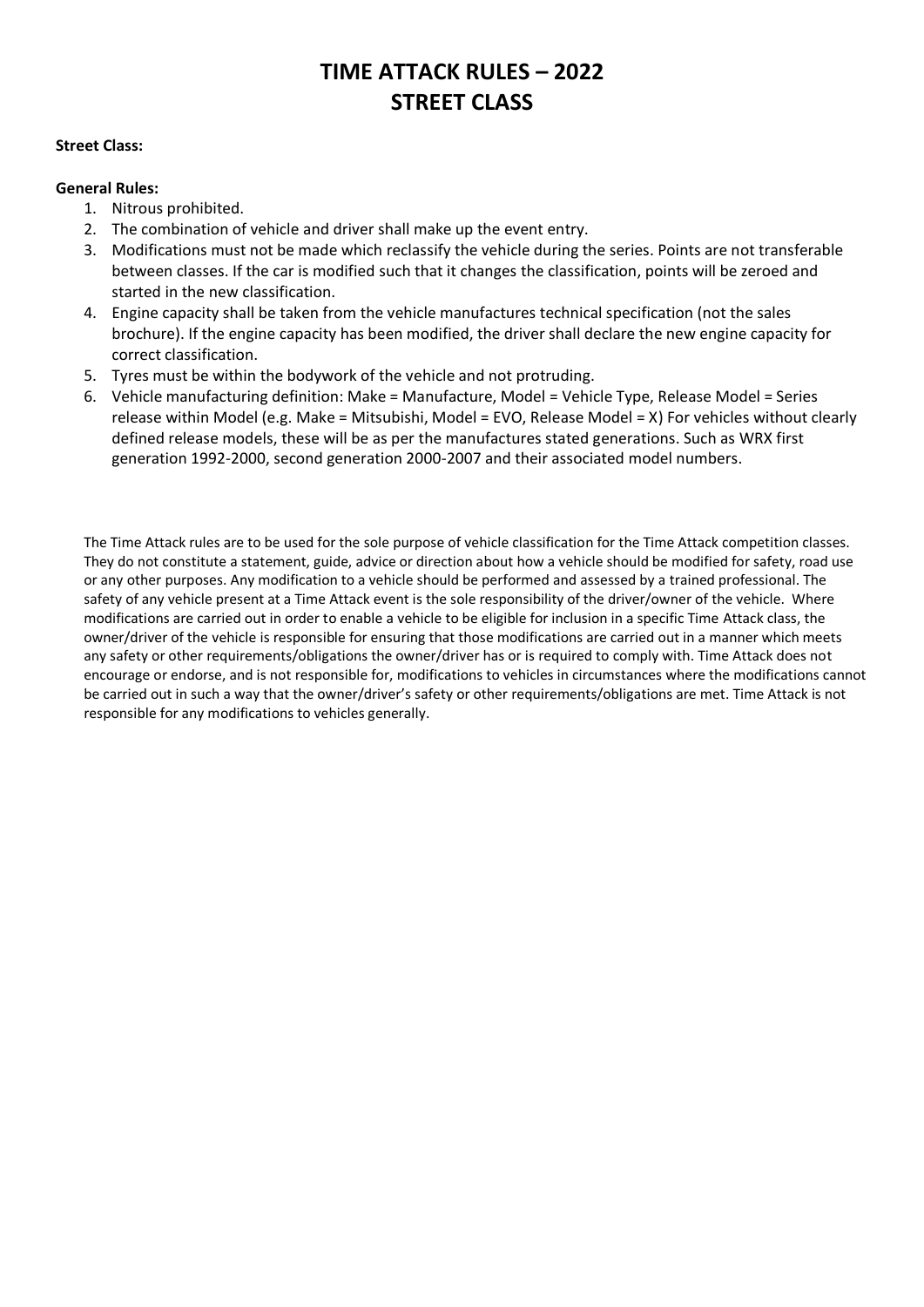## **Street Class:**

## **Vehicle:**

- 1. The vehicle must be manufactured by a major manufacture. Kit cars or custom race cars are not allowed.
- **2.** Manufacture super cars shall be moved into performance class, such as Nissan R35 GTR, Porsche 911, McLaren. These will be on a case-by-case basis.
- **3.** The car must be road registered. If it is not registered it will be assessed on a case-by-case basis.

# **Tyres:**

- 1. The tyre tread wear rating must be 120 or above and must be printed on the tyre or shown in manufacture documentation.
- 2. The tyre must be no wider than 265 for AWD and 275 for 2WD and must be printed on the tyre.

# **Interior:**

- 1. Aftermarket gauges are allowed.
- 2. Must have both front seats in the vehicle (aftermarket seats are allowed).
- 3. Must not have in cabin adjustable brake bias or aftermarket pedal box.
- 4. Roll cages are allowed.
- 5. Removal of the back seats is allowed for the fitment of a roll cage or harness bar.
- 6. Must have full interior in the car, although Interior trim and carpet may be modified or removed to allow for fitment of a roll cage.
- 7. Removal of the Boot liner is allowed.

## **Chassis:**

- 1. Swapping of OEM components between years of the same vehicle model is permitted (e.g. all EVO components from any EVO, is allowed on any other EVO). The fitment of factory options (such as rear wings) that were not originally optioned is allowed unless covered by another rule.
- 2. Aftermarket replica copies of factory components are allowed, unless covered by another rule.
- 3. The exhaust must be rear exiting (further back than the rear wheel). Screamer pipes are not allowed.
- 4. All glass in the vehicle must be OEM.
- 5. Must have OEM doors.
- 6. Must have full OEM dash including center console, glove box and lower dash trim.
- 7. Widebody kits, flared guards, rolled guards, pumped guards or changes to the shape of the vehicle is not allowed.
- 8. Wheel spacers are allowed with a maximum of one metallic spacer of up to 15mm behind each wheel provided extended wheel studs are used such that effective wheel stud length is not reduced over OEM. The wheel and tyre must remain within the bodywork.
- 9. Wheel offset is allowed where the wheel and tyre remain within the bodywork.
- 10. Street spec coil over suspension is allowed including units with single damping adjustment.
- 11. Race spec coil over suspension with remote reservoirs and / or independent bump-rebound adjustable shock absorbers are not allowed. Single damper adjustment between hard and soft settings is allowed.
- 12. Adjustable camber, castor and toe control arms are allowed.
- 13. Changing the suspension spring rates is allowed.
- 14. Battery relocation is allowed.
- 15. Headlight removal is not allowed.